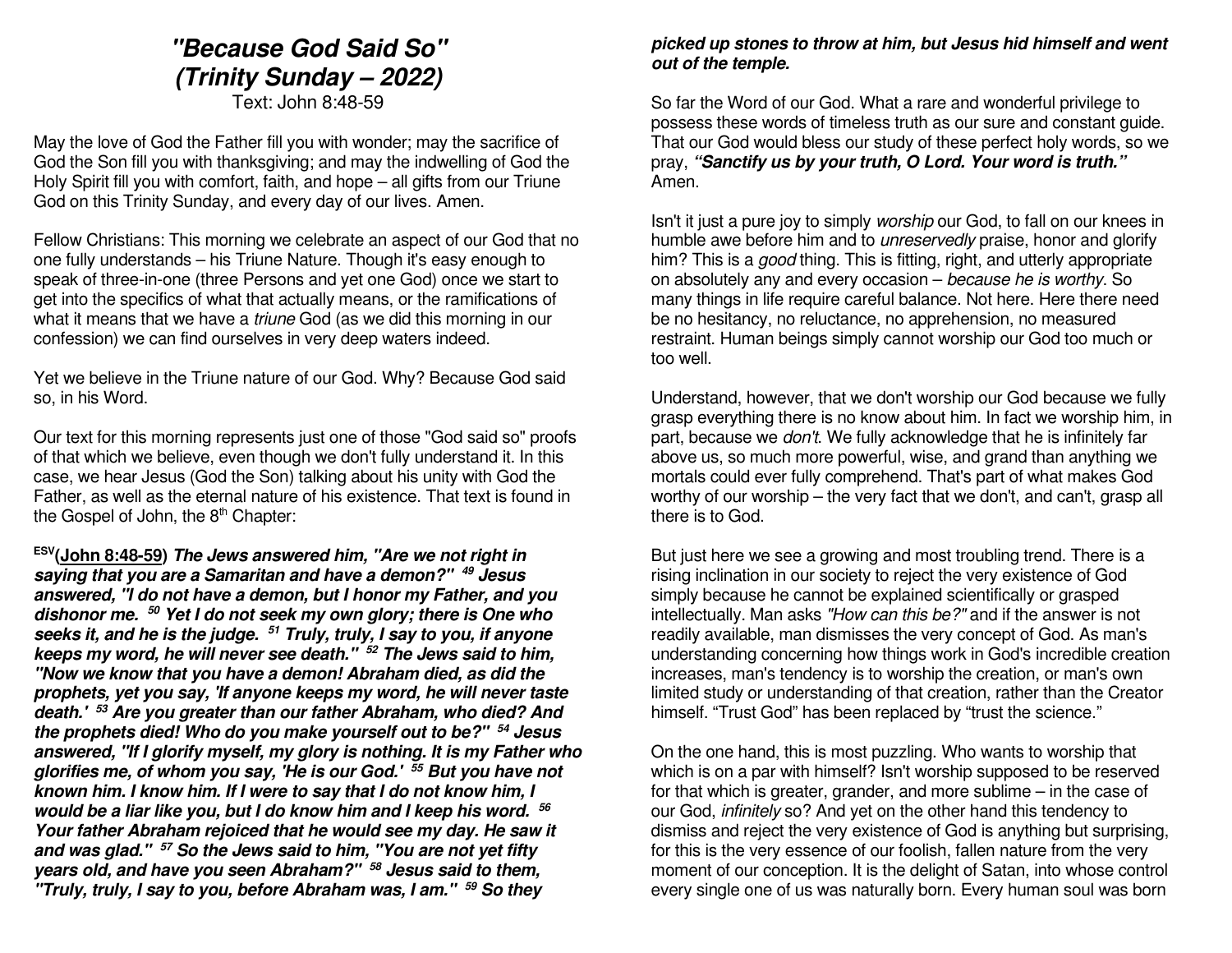profoundly foolish and spiritually ignorant – a natural enemy of God. More than even that, we were born with an inordinate love of self. In fact it is relatively easy for man to reject God because man is so enamored with himself. It's only natural then that if God doesn't seem to measure up to our own natural beliefs, instincts, and understanding, then man will invariably dismiss God and opt to believe and honor self.

So it is that when the Bible communicates to us that God is one, and yet three separate and distinct persons, man's natural reaction is, "That's impossible. It makes no rational sense." He then dismisses out of hand what this very God that they are denying has revealed to us about himself. Unable to grasp how such a thing can possibly be true, man naturally concludes that it is not.

This sort of skepticism extends throughout the doctrines of Scripture. The virgin birth makes no "scientific sense" – rejected. The resurrection from the dead conflicts with science – rejected. The miracles, the two natures of Christ, the creation of all things from absolutely nothing by the power or God's Word alone – rejected, rejected, rejected.

This is exactly what Jesus pointed out in the verse that precedes our text, where he said to those Jews that refused to believe what he taught them, **"Whoever is of God hears the words of God. The reason why you do not hear them is that you are not of God."** ESV(John 8:47) To **"hear"** means more than to just comprehend what is being said. It means to believe what is being said. In fact it means to accept something as true even if you do not fully grasp what is being said, and to then direct your life in harmony with your belief. In our text, for example, Jesus used Abraham as an example or object lesson. When God promised Abraham that he and Sarah would have a child in their old age, Abraham had absolutely no idea how such a thing could be possible, yet he believed (he accepted as true) what God had just promised and lived his life in harmony with his faith. This is the sort of "hearing" that Jesus was referring to in verse 47 – not a rational or intellectual comprehension, but a childlike acceptance that if God says it, it must be true.

In fact all of the Christian faith must be "heard" in that way. Take a step back and examine the various doctrines of the Christian faith objectively. What about our faith "makes sense"? That's how we tend to judge things to be true or false in our day-to-day existence, isn't it? Even if it is something that we've never heard before, if it seems to "make sense," we allow ourselves to believe it. If it does not, we tend to reject it as false – unless and until further evidence is presented to convince us. But does it make sense that God would send his own Son to live a perfect life on

earth and then, once he had lived that perfect life, to visit the sum total of the punishment for all of the sins of the human race upon that one sinless man? Can anyone be born without a human father? Does it really make sense that someone who has been dead for three days can suddenly be alive again? Does it make sense that individual human beings (those who *had* sinned and who *were* therefore deserving of punishment) are required to add or supply nothing whatsoever to what Jesus did before they can be forgiven and saved? How does it make sense that a debt that is owed by every human being except One, is made to be paid by none but that One? Does it make sense that the Word of God, applied to simple water, can create saving faith even in a newborn infant, or that we today receive the very body and blood of One who died 2000 years ago?

And yet as Christians we not only believe such things, we celebrate them. So also on this Trinity Sunday we celebrate what we really have no hope of fully grasping: the triune nature of our God. In our text, Jesus himself speaks subline truth that defies our rational comprehension. The Jews, operating as usual on a strictly rational basis, not only condemned Jesus for what he was saying, they wanted to kill him for it. The statement that tipped them over the edge was this: **"Truly, truly, I say to you, before Abraham was, I am."**

Understand that the Jews heard and processed these words; they just didn't believe them to be true. In other words, they understood that with the **"I am,"** Jesus was claiming to be eternal. Since only God can be eternal, in their judgment Jesus was therefore guilty of blasphemy. What they apparently dismissed out of hand was the other possible explanation: that Jesus was exactly who he said he was – the eternal Son of God and the Fulfillment of Messianic prophecy. This is precisely what Jesus was talking about in verse 47 when he said, **"Whoever is of God hears the words of God. The reason why you do not hear them is that you are not of God."** It was not that they couldn't understand what he was saying. They just rejected it as false.

This is how our present society treats the true Christian faith. What parts of "Christianity" are today accepted and tolerated? Not the truths that save, but the parts that "make sense" – and only the parts that make sense. Christians are permitted to feed, clothe, and shelter the poor, but we are absolutely condemned for teaching creation, the virgin birth, the resurrection, the divinity of Christ, and the inerrancy of the Bible. We can celebrate women, but we cannot deny any woman the right to choose to murder her unborn child. We can celebrate mothers and fathers, but we cannot teach that it is God alone who defines what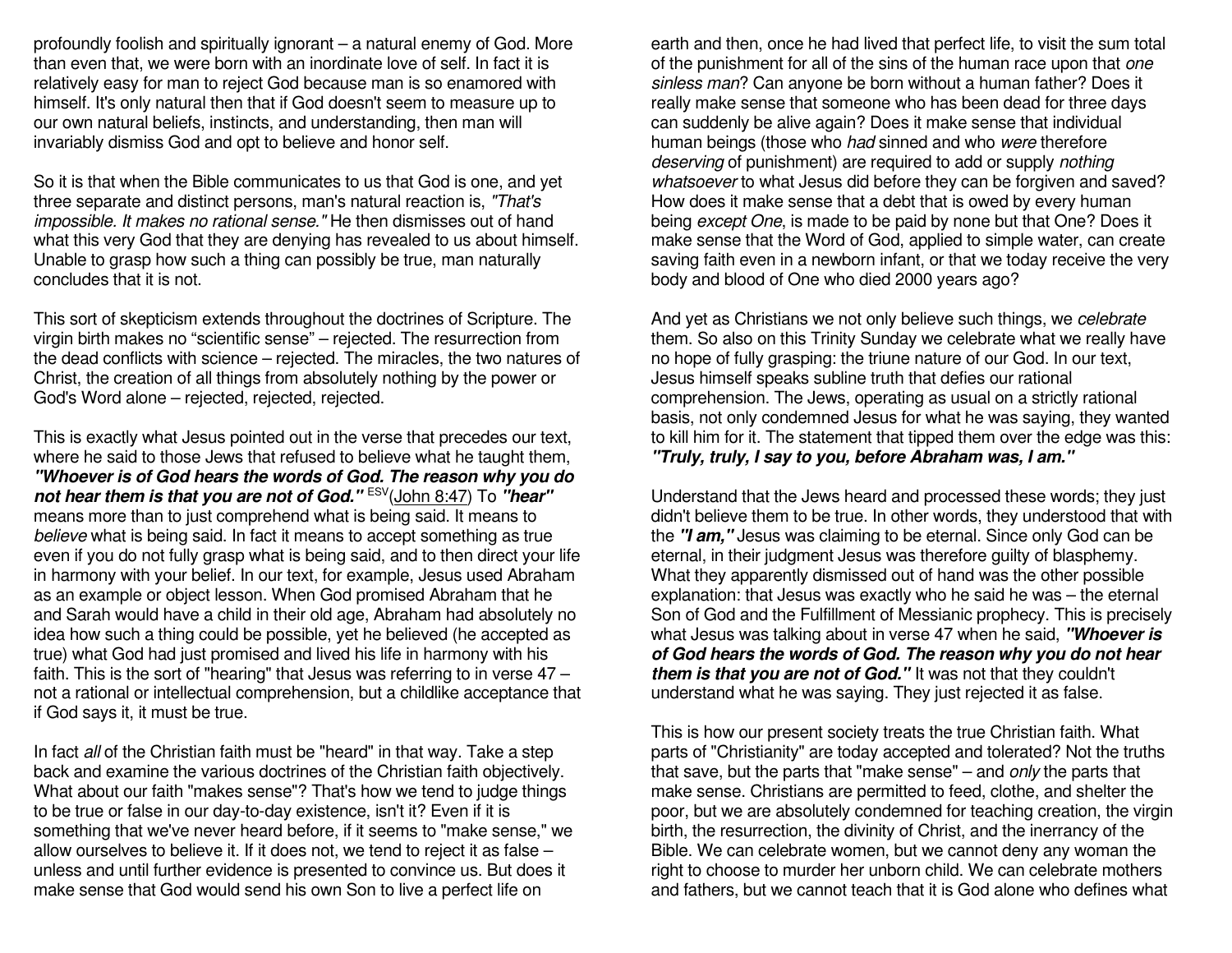it is that makes a father or mother good. We can proclaim "freedom," but we cannot condemn the conduct that God himself condemns. As with the Jews of his own day, we can "believe in" a Jesus that went around doing good, but we cannot proclaim Jesus as the eternal, omnipotent **"I am."**

Again, do we fully comprehend the Triune God that we worship? Not at all. In fact, we don't worship our God because we know or grasp him fully; we worship him in large part because we cannot. We freely admit that God is so far above us that there is infinitely more that we *don't* know about him than there is that we do. But you and I are obviously fine with that. That's why we worship him, our Triune God, and him alone.

Yet there is another reason, isn't there? We don't worship our God because we fully understand him; we worship him in large part because he fully understands us – and still did what he did. God knew all along that mankind would opt to kill its own Savior. Knowing that about us, God decided to go forward with his plan anyway. He sent his Son to be killed by us, the very souls he came to save. He knew we would do it, but he also knew that there was no other way for us to avoid spending all eternity in unspeakable agony. He loved us with an impossible love, to the point that he sacrificed his dearest Treasure to spare us the punishment we so obviously deserved. This much we can and do know about our God, and we love him for it.

Consider finally just how amazing this truth really is to you personally. God knows everything about you. He knows your terrible, revolting thoughts. He hears the Godless things that come out of your mouth and he sees the sin that you manage to hide, more or less, from other human beings. He knows your doubts, your faithless fears and anxieties, and your perverse pleasure in the temporal shine and fluff of this world. All this and more he knows about you – knows you better than you know yourself – and still he loves you, still he cares about and for you, still he longs to have you with him for all eternity in heaven. That's also why we worship him, isn't it? The world is filled with doubt and denial because of the demonstrations of his power. You and I are filled with faith and hope because of the demonstrations of his love. The world refuses to worship a God that it cannot fully comprehend. You and I need to introduce them to the God we have come to know based on what he has told us about himself, the God whose greatest attribute is his grace – his undeserved love for sinful, rebellious mankind. Amen.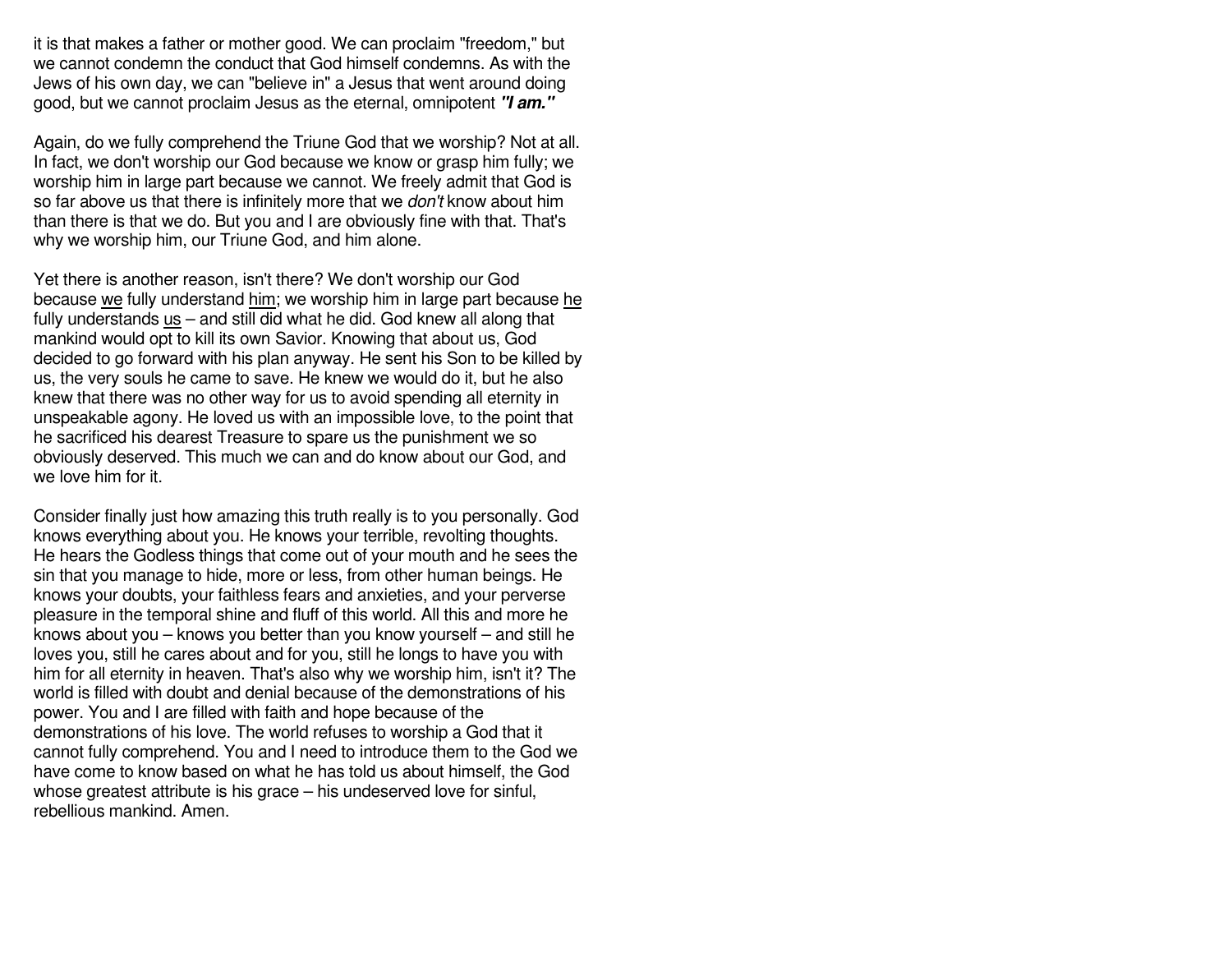ESV **Proverbs 8:22-31** "The LORD possessed me at the beginning of his work, the first of his acts of old. <sup>23</sup> Ages ago I was set up, at the first, before the beginning of the earth. <sup>24</sup> When there were no depths I was brought forth, when there were no springs abounding with water. <sup>25</sup> Before the mountains had been shaped, before the hills, I was brought forth,  $^{26}$  before he had made the earth with its fields, or the first of the dust of the world.  $27$  When he established the heavens, I was there; when he drew a circle on the face of the deep, <sup>28</sup> when he made firm the skies above, when he established the fountains of the deep, <sup>29</sup> when he assigned to the sea its limit, so that the waters might not transgress his command, when he marked out the foundations of the earth, <sup>30</sup> then I was beside him, like a master workman, and I was daily his delight, rejoicing before him always.  $31$  rejoicing in his inhabited world and delighting in the children of man.

**ESV(Acts 2:22-36)** "Men of Israel, hear these words: Jesus of Nazareth, a man attested to you by God with mighty works and wonders and signs that God did through him in your midst, as you yourselves know-- <sup>23</sup> this Jesus, delivered up according to the definite plan and foreknowledge of God, you crucified and killed by the hands of lawless men. <sup>24</sup> God raised him up, loosing the pangs of death, because it was not possible for him to be held by it. <sup>25</sup> For David says concerning him, "'I saw the Lord always before me, for he is at my right hand that I may not be shaken; <sup>26</sup> therefore my heart was glad, and my tongue rejoiced; my flesh also will dwell in hope. <sup>27</sup> For you will not abandon my soul to Hades, or let your Holy One see corruption. <sup>28</sup> You have made known to me the paths of life; you will make me full of gladness with your presence.' <sup>29</sup> "Brothers, I may say to you with confidence about the patriarch David that he both died and was buried, and his tomb is with us to this day. <sup>30</sup> Being therefore a prophet, and knowing that God had sworn with an oath to him that he would set one of his descendants on his throne, $31$  he foresaw and spoke about the resurrection of the Christ, that he was not abandoned to Hades, nor did his flesh see corruption. <sup>32</sup> This Jesus God raised up, and of that we all are witnesses. <sup>33</sup> Being therefore exalted at the right hand of God, and having received from the Father the promise of the Holy Spirit, he has poured out this that you yourselves are seeing and hearing. <sup>34</sup> For David did not ascend into the heavens, but he himself says, "'The Lord said to my Lord, "Sit at my right hand,  $\,{}^{35}$  until I make your enemies your footstool."' <sup>36</sup> Let all the house of Israel therefore know for certain that God has made him both Lord and Christ, this Jesus whom you crucified."

**ESV(John 8:48-59)** The Jews answered him, "Are we not right in saying that you are a Samaritan and have a demon?" <sup>49</sup> Jesus answered, "I do not have a demon, but I honor my Father, and you dishonor me. <sup>50</sup> Yet I do not seek my own glory; there is One who seeks it, and he is the judge. <sup>51</sup> Truly, truly, I say to you, if anyone keeps my word, he will never see death." <sup>52</sup> The Jews said to him, "Now we know that you have a demon! Abraham died, as did the prophets, yet you say, 'If anyone keeps my word, he will never taste death.' <sup>53</sup> Are you greater than our father Abraham, who died? And the prophets died! Who do you make yourself out to be?" <sup>54</sup> Jesus answered, "If I glorify myself, my glory is nothing. It is my Father who glorifies me, of whom you say, 'He is our God.' <sup>55</sup> But you have not known him. I know him. If I were to say that I do not know him, I would be a liar like you, but I do know him and I keep his word. <sup>56</sup> Your father Abraham rejoiced that he would see my day. He saw it and was glad." <sup>57</sup> So the Jews said to him, "You are not yet fifty years old, and have you seen Abraham?"  $\,{}^{58}$  Jesus said to them, "Truly, truly, I say to you, before Abraham was, I am." <sup>59</sup> So they picked up stones to throw at him, but Jesus hid himself and went out of the temple.



# **ST PAUL LUTHERAN** CHURCH

BISMARCK, NORTH DAKOTA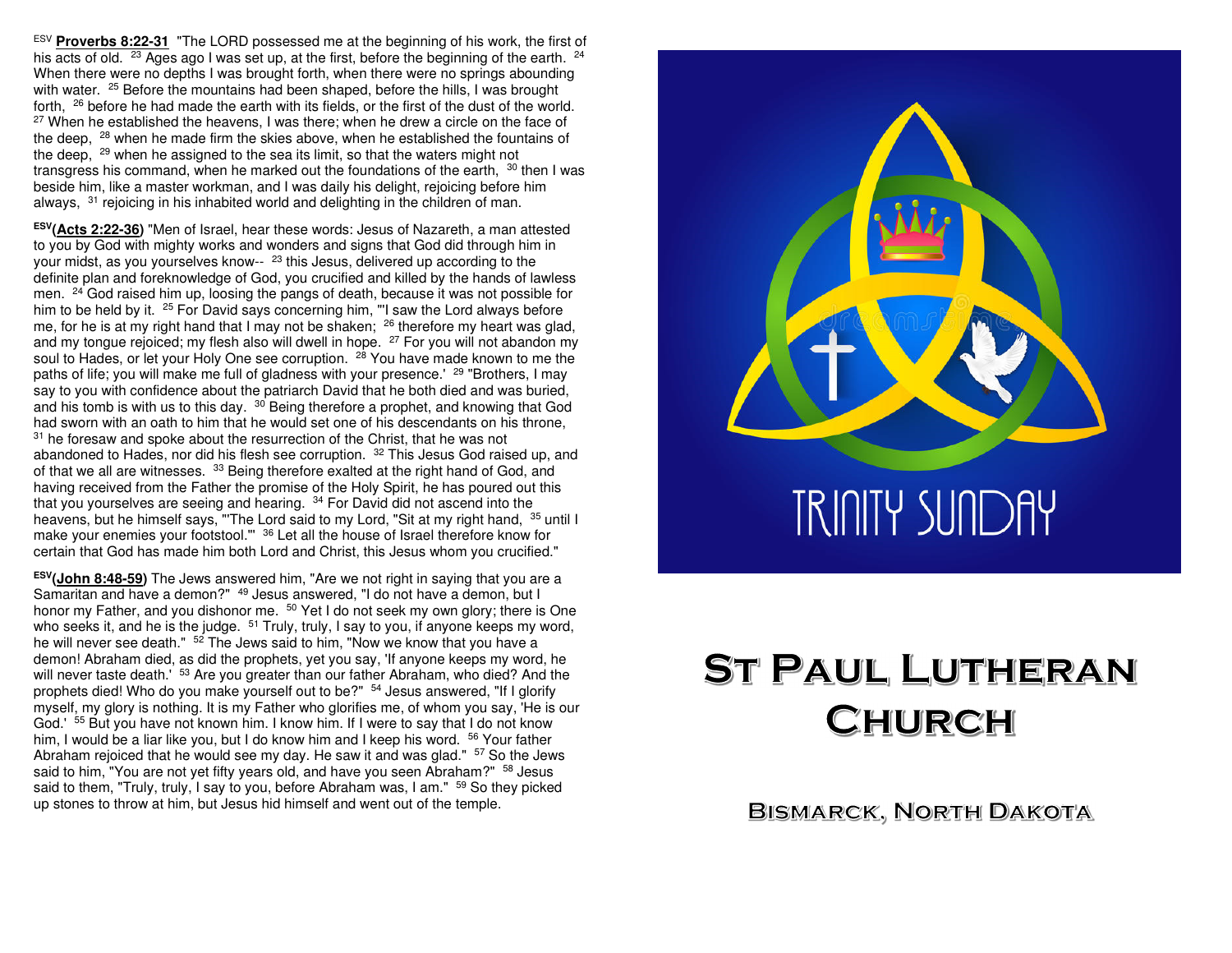# **ST. PAUL EVANGELICAL LUTHERAN CHURCH**

**2510 E. Divide Ave. Bismarck, ND 58501 Parsonage and Office: (701) 223-4885 Cell: (701) 425-5483 Website:** www.bismarcklutheran.org **Mick Johnson, President Angela Pfennig, Organist Michael Roehl, Pastor** 

**Trinity Sunday – June 12, 2022** 

# **The Opening Prayer by the Pastor**

The Opening Hymn – 246 (Stanzas 1-3) (Red Hymnal) "Holy, Holy, Holy, Lord God Almighty"

**The Order of Service** – Supplement page 12ff. (Brown Hymnal)

**The Scripture Lessons**: (Printed on the back page of this bulletin)

**The First Lesson:** (Proverbs 8:22-31) On this day we celebrate the triune nature of our God. We begin, therefore, with one of the many proofs found in the Old Testament that teach us that our God is One, but that this one God manifests himself in three Persons. Our first reading establishes both the deity and the eternal nature of Jesus, for we are to hear the words of this Proverb understanding that it is Jesus himself who is speaking. God grant us the grace to believe by faith what we cannot understand with our minds.

# **The Psalm of the Day – Psalm 45** (Page 32) Read Responsively

**The Second Lesson**: (Acts 2:22-36) Our second lesson is one of many, many sections also in the New Testament where God is described as triune, though the word "triune" is nowhere to be found in the Bible. God in His Word makes it clear that there are three distinct persons, and yet only one God. "Triune" and "Trinity" are words we have adopted to describe what is clearly taught by God in His Word.

# **The Confession of Faith** -

The Athanasian Creed (Bulletin Insert and on screen)

- **The Pre-Sermon Hymn** 746 (Brown Hymnal) "Father, Most Holy, Merciful and Tender"
- **The Sermon** Text: John 8:48-59 (Printed on the back page of this bulletin)  **"Because God Said So"**
- **The Offertory (Supplement page 16 insert)**
- **The Post Sermon Hymn** 252 (Red Hymnal) "We All Believe in One True God"

# **The Prayers**

**The Benediction**

**The Closing Hymn** – 246 (Stanza 4) (Red Hymnal) "Holy, Holy, Holy, Lord God Almighty"

### **Silent Prayer**

**Welcome!** - We warmly welcome any visitors worshipping with us this morning and invite you to join us each Sunday at this time. We are glad you are here! **To our Visitors seeking Holy Communion** – In obedience to God's Word, we practice "Close Communion." This practice stresses both our concern for others, not wanting anyone to receive the sacrament to their harm (1 Cor. 11:27-30) and the importance of unity in confession and faith (1 Cor. 10:16- 17). For this reason we ask that anyone who has not established this unity through membership in a CLC congregation please meet with the pastor to discuss this Scriptural doctrine before communing. This is a practice that we follow out of love and concern for you, and out of obedience to God's Word, not in judgment of anyone's Christian faith.

**Attendance** – Sunday (27) Average (30)

#### **This Week at St. Paul:**

- 
- **Today** -10:00 **a.m.** Worship Service w/Holy Communion
	- **-11:15 a.m. –** Fellowship Hour
- **Next Sunday -10:00 a.m.** Sunday Worship Service
	- **-11:00 a.m.** Fellowship Hour<br>**-11:15 a.m.** Church Council N
	- **-11:15 a.m.** Church Council Meeting
- **CLC News** Immanuel of Winter Haven has called Pastor Michael Gurath. Pastor Samuel Naumann is considering the call to Ascension of Tacoma. Pastor-emeritus Rick Grams passed away this past week after a protracted struggle with Alzheimer's. A funeral service is scheduled for 11:00am on Tuesday, June 14 at Grace of Fridley. The CLC Convention is scheduled for June 23-26. St Paul will be represented, God willing, by delegates Mark Johnson and Phil Pfennig.
- **Church Council Meeting** The Church Council is scheduled to meet during the fellowship hour next Sunday.
- **VBS and Church Picnic –** Vacation Bible School has been scheduled for July 18-22, and the Church Picnic for July 24<sup>th</sup> at Hillside Park.
- **Daily Rest** Subscriptions for the devotional Daily Rest are due for renewal. Payment can be dropped into the offering box and need not be specially marked.
- **Black Hills Camping** The annual Black Hills Family Bible Camp is scheduled for Friday July 15th through the morning of Tuesday July 19th. Contact Pastor Aaron Ude at (605) 393-1311 or email him at aaronude@gmail.com for more information.